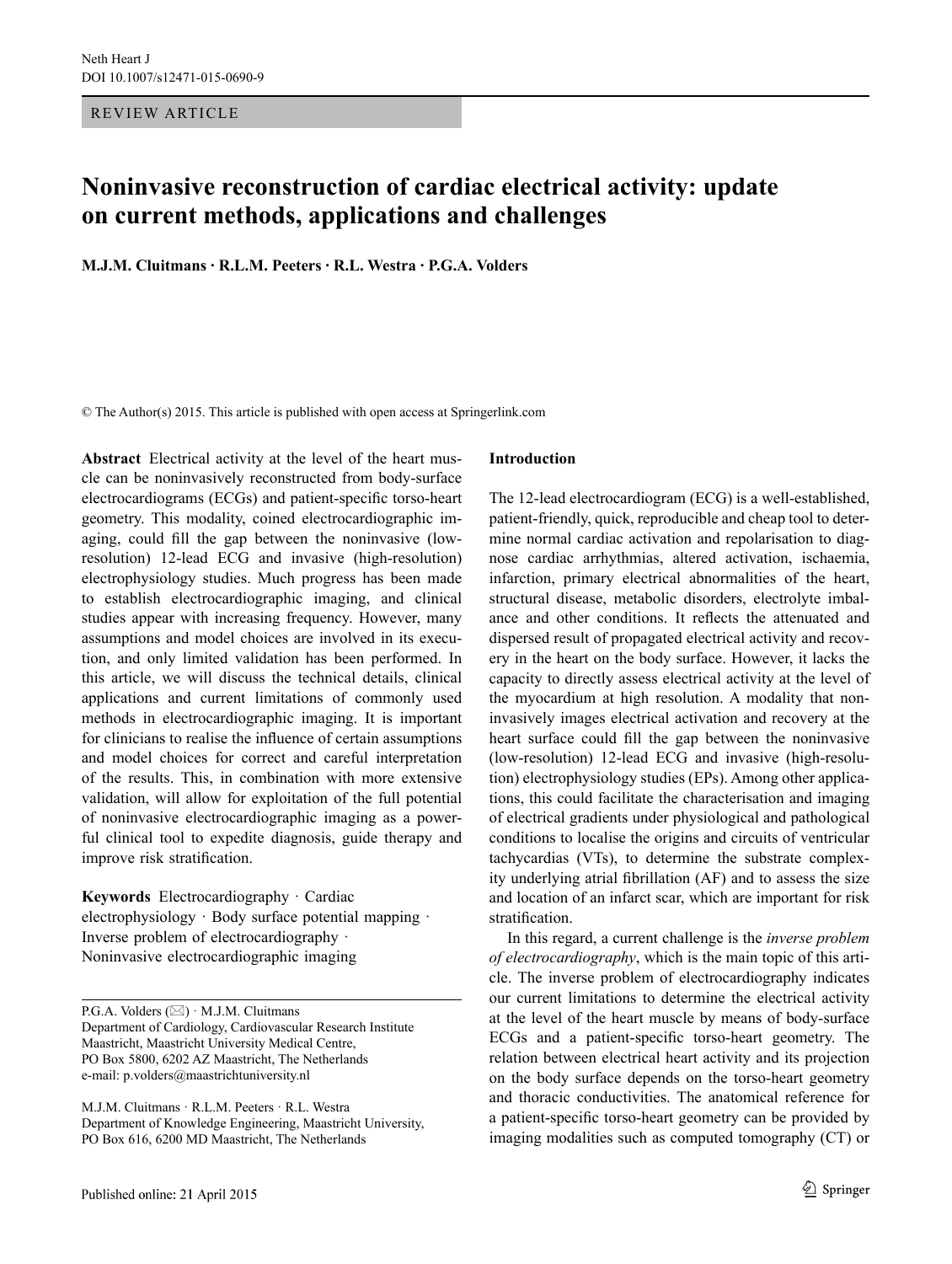<span id="page-1-0"></span>**Fig. 1** Inverse reconstruction of epicardial potentials in the patient from the text. Body-surface potentials are measured with 256 electrodes on the patient's torso (**a**) and the geometrical and conductivity relationship between heart and body surface is, in this case, determined by computed tomography (**b**). The patientspecific inverse model (**c**) is then used to reconstruct epicardial potentials (**d**). Panel **e** shows the patient's ventricular tachycardia, which shared morphology with his frequent ventricular extrasystoles (VES) beats (panel **f**: first beat paced, second beat VES). (Person in panel **a** is not the patient)



magnetic resonance imaging (MRI). The cardiac electrical activity can then be reconstructed in terms of local electrograms, depolarisation and repolarisation isochrones, activation sequences and other relevant electrophysiological signals.

Durrer et al. [\[1](#page-8-0)] were the first to thoroughly investigate the electrical activity of the intact human heart at the organ level. In their studies, they used explanted human hearts from patients who had died in the absence of heart disease. Years later, attempts to achieve this noninvasively in analytical and computer models  $[2-11]$  $[2-11]$ , experimental dogs  $[12]$  $[12]$ , torso-tank experiments with isolated canine hearts [\[13](#page-8-4), [14\]](#page-8-5) and humans [[15,](#page-8-6) [16\]](#page-8-7) were published.

During the past decades, much progress has been made in solving the inverse problem of electrocardiography [\[17](#page-8-8)[–21](#page-8-9)] and applications in humans appear with increasing frequency [\[15](#page-8-6), [16,](#page-8-7) [22\]](#page-8-10). Notably, Yoram Rudy's group at Washington University in St. Louis, USA has published a diverse series of clinical studies in the past years (e.g. [\[23](#page-8-11)– [29](#page-8-12)]). In previous investigations in the Netherlands, noninvasive reconstruction of electrical heart activity was studied as well [\[7](#page-8-13), [30](#page-8-14)[–34](#page-8-15)], and clinical collaborations will be pur-sued in the upcoming years [[33,](#page-8-16) [35\]](#page-9-0). These methods carry different names, such as noninvasive electrocardiographic imaging (ECGI or ECG-imaging, coined by Yoram Rudy's team) [\[15](#page-8-6)], myocardial activation imaging [[22\]](#page-8-10), electrocardiographic mapping [[36\]](#page-9-1), inverse solution mapping [\[16](#page-8-7)], noninvasive imaging of cardiac electrophysiology [\[37](#page-9-2)], three-dimensional cardiac activation imaging (3-DCAI) [\[38](#page-9-3)], or similar terminology. We will refer to this full range of techniques as 'electrocardiographic imaging'.

In the present paper, we will discuss the different techniques available to noninvasively reconstruct electrical heart activity based on body-surface ECG recordings and anatomical imaging. A patient case will illustrate the application of ECGI in our centre in Maastricht (Fig. [1\)](#page-1-0). This patient, a 63-year-old man, was known with third-degree atrioventricular block, for which he received a pacemaker. After developing cardiomyopathy, his device was upgraded to a biventricular (BiV) pacemaker and implantable cardioverter-defibrillator. His heart failure worsened, and he developed a high count (20%) of ventricular extrasystoles (VES). No genetic or ischaemic causes could be found and treatment with drugs proved insufficient. Ultrasound repeatedly confirmed a low left ventricular ejection fraction of 20% and moderate mitral regurgitation. When readmitted with recurrent monomorphic sustained VT (VT morphology similar to his VES beats, see Fig. [1\)](#page-1-0), an origin at the aortomitral continuity was suspected (based on the 12-lead ECG), but during the EP study, an epicardial origin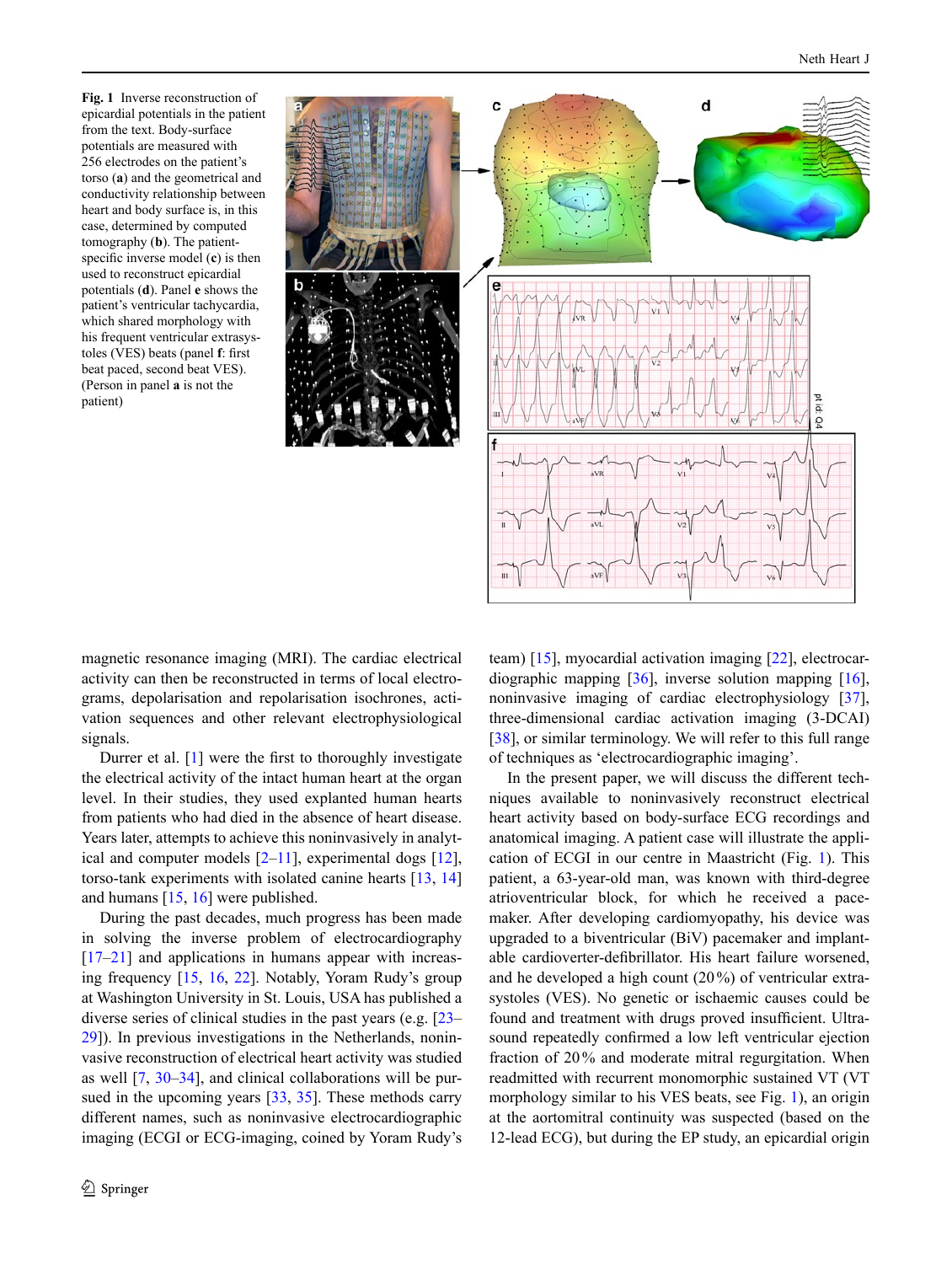close to the distal coronary sinus seemed more likely. The patient underwent ECGI before the EP study. His case will demonstrate how noninvasively reconstructed epicardial electrograms can help localise the origin of VT, and how reconstructed activation isochrones are superior to QRS duration and morphology on the regular 12-lead ECG for determining the electrical synchrony in cardiac resynchronisation therapy (CRT). In this paper, we will also point out current shortcomings and basic questions that need to be addressed before noninvasive ECGI can be fully accepted in the clinic. Understanding the methods and pitfalls of ECGI is essential for the correct interpretation of its results.

## **Clinical applications**

Applications of noninvasive ECGI are summarised in Table [1](#page-2-0). One of these is the ability to detect the origin of VT [\[26](#page-8-21), [39–](#page-9-15)[42\]](#page-9-16). Although catheter ablation of sustained monomorphic VTs has been very successful in the past years, recurrence of VTs is still an issue, requiring repeated ablation procedures. There is not only a substantial recurrence rate in the large group of myocardial infarction-related VTs, but especially also in (inherited) cardiomyopathies [\[43](#page-9-17)]. Noninvasive ECGI may expedite EP studies and improve outcome, particularly in cases where the myocardium is very sensitive to catheter manipulation, or (such as the case presented in this paper) when only sporadic VES are present during the ablation procedure. These issues make intracardiac point-by-point mapping a strenuous task, whereas ECGI can be performed noninvasively for several hours and requires only one extrasystole to reconstruct its origin.

<span id="page-2-0"></span>**Table 1** Applications and method requirements for noninvasive reconstruction of electrical heart activity

| Applications                              | Method requirements                                                                                     | References                 |
|-------------------------------------------|---------------------------------------------------------------------------------------------------------|----------------------------|
| VT and AT<br>substrate                    | Sub-centimetre resolution for<br>relatively large potentials; endo-<br>cardial versus epicardial origin | $[26, 39-42]$<br>$44 - 46$ |
| AF substrate                              | Millimetre resolution for rela-<br>tively small potentials                                              | $\lceil 25 \rceil$         |
| MI substrate                              | Detection of low-amplitude and<br>fractionated electrograms                                             | [27, 56]                   |
| CRT optimisation                          | Super-centimetre resolution<br>for large potentials (electrical<br>synchrony)                           | [36, 37, 47]<br>481        |
| Accessory<br>pathways                     | Sub-centimetre resolution                                                                               | [76, 77]                   |
| Repolarisation<br>abnormalities           | Centimetre resolution for rela-<br>tively small potentials                                              | [24, 28,<br>$53 - 55$      |
| Risk stratification<br>(arrhythmogenesis) | Detection of conduction slowing<br>and repolarisation abnormalities                                     | [27, 56]                   |

*VT* ventricular tachycardia, *AT* atrial tachycardia, *AF* atrial fibrillation, *MI* myocardial infarction, *CRT* cardiac resynchronisation therapy

Localising the origin of VT noninvasively can also reduce radiation burden and procedural complications and improve ablation success rate. For similar reasons, the management of atrial tachycardia may be facilitated by ECGI as well [\[44](#page-9-4)[–46](#page-9-5)]. Furthermore, the suggested ability of ECGI to differentiate between an epicardial versus endocardial VT origin [\[40](#page-9-6)] would allow to select the appropriate ablation setup beforehand.

ECGI may also help to reduce the currently large group of CRT non-responders, as it has been shown that noninvasive reconstruction of local activation timing predicts clinical CRT response better than QRS duration or the presence of left bundle branch block (LBBB) [\[36](#page-9-1), [37,](#page-9-2) [47](#page-9-7), [48\]](#page-9-8). Despite the low voltage amplitudes, AF has also been characterised by noninvasive reconstruction, assessing AF activation patterns and complexity [[25](#page-8-17)], and ECGI significantly reduces invasive procedural time during AF ablation [[49\]](#page-9-9).

Another important public health problem is sudden cardiac death (SCD). Individual risk stratification for SCD is notably difficult [[50\]](#page-9-10). ECGI may prove useful for the risk prediction of SCD by its ability to image and quantify conduction and repolarisation abnormalities, which are an important substrate for arrhythmias [[24,](#page-8-18) [28,](#page-8-19) [51](#page-9-11)[–55](#page-9-12)]. More specifically, the electro-anatomical characterisation of scar tissue after myocardial infarction, myocarditis or cardiomyopathies by assessing local low-amplitude and fractionated electrograms could contribute to risk stratification for VT and SCD [\[27](#page-8-20), [56](#page-9-13), [57](#page-9-14)].

Although all these examples illustrate the potential value of inverse electrocardiography, no specific application has been developed to such an extent yet that it has been included in a clinical guideline.

## **Inverse reconstruction setup**

The setup necessary for inverse reconstruction consists of specialised hardware and mathematical algorithms. Socalled 'forward models' describe the propagation of electromagnetic activity from heart to body surface (Fig. [2](#page-3-0)). An inverse model is based on a forward model with known 'output' and unknown 'source'; it essentially reverses the natural electromagnetic relationship between heart and body surface. Forward models consist of three parts: the cardiac source (representing the electrical activity of the heart), the model output (the body-surface potentials) and the electromagnetic source–output relation (capturing patient-specific propagation by an anatomical and conductivity reference). Reversing this electromagnetic relationship requires a fourth element, namely regularisation methods, to deal with the reconstruction's sensitivity to noise. We will discuss these four elements in the next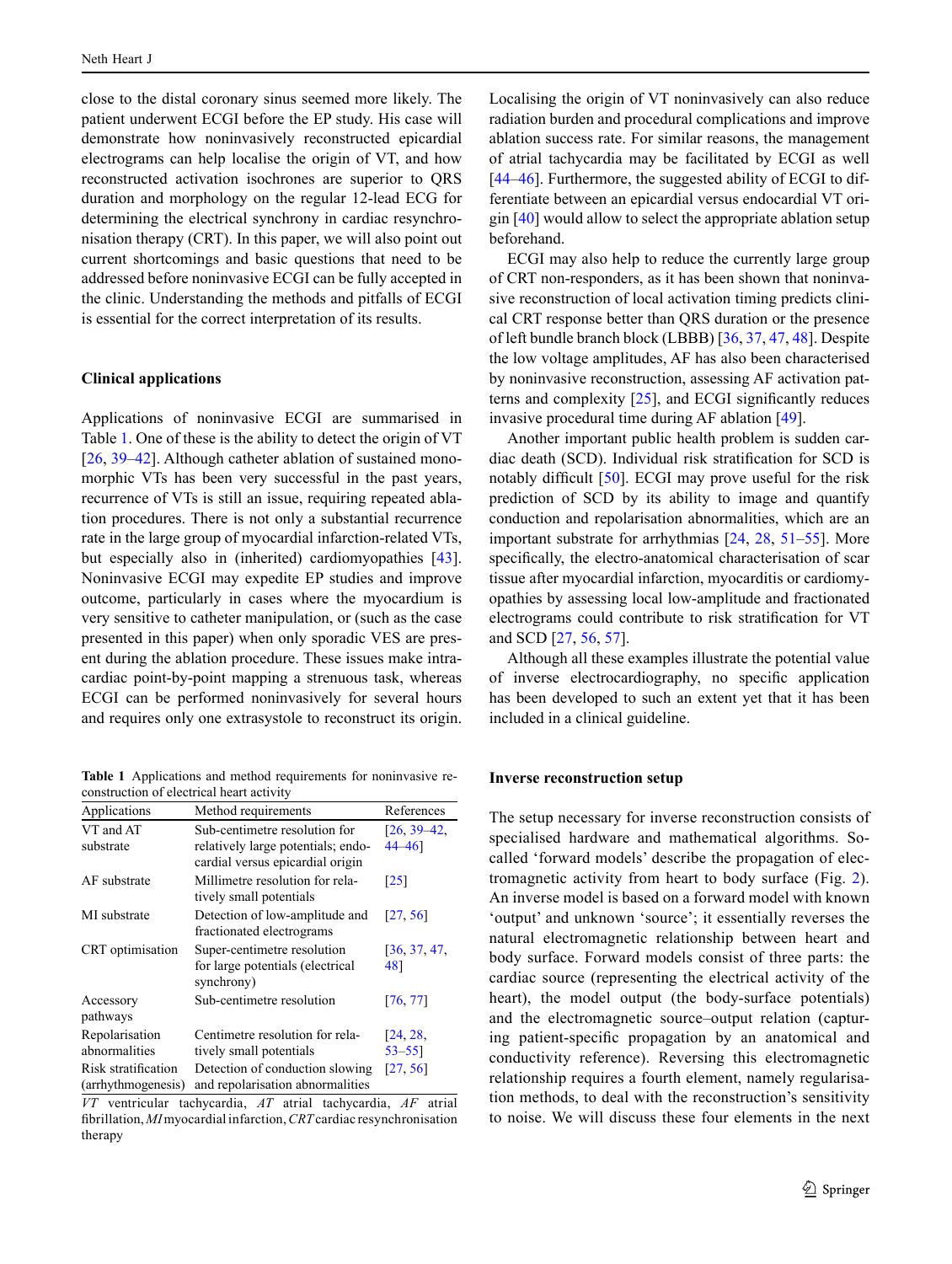<span id="page-3-0"></span>**Fig. 2** Schematic representation of forward/inverse models. A forward model describes the propagation of electromagnetic activity from the heart to the body surface; an inverse model reverses that relation, allowing for noninvasive reconstruction of electrical heart activity from measured body-surface potentials



sections. Some technique characteristics are summarised in Table [2.](#page-4-0)

## Body-surface potential measurements

To be able to reconstruct electrical activity of the heart, measurements of the projected potentials on the body surface should be taken at sufficient positions at anterior, posterior and lateral sides of the patient's torso. These represent the 'natural output' of the electromagnetic (forward) propagation of cardiac electrical signals to the body surface. However, the minimum number of body-surface electrodes and their optimal positioning remains a subject of discussion, but is usually taken to be far more than the nine electrodes of the 12-lead ECG. Currently used setups include 64 [\[22](#page-8-10)], 120 [\[16](#page-8-7)] or 256 [[26\]](#page-8-21) electrodes. Simulation studies indicate that when a limited number of electrodes is used, their positioning is of significant influence on the quality of the inverse reconstructions [\[58](#page-9-25)]. Recently, the use of only the standard 12-lead ECG was shown to be worthwhile in some cases, but using this small number of body-surface electrodes has not been validated thoroughly [\[35](#page-9-0)]. We typically use 256 electrodes for body-surface potential measurements (Fig. [1a\)](#page-1-0) with specialised hardware (BioSemi, Amsterdam, the Netherlands).

#### Cardiac source representation

After measuring the body-surface potentials, a suitable model for the cardiac source must be chosen. Currently, two distinct representations for electrical heart activity are used most often: the *potential-based formulation* and the *wavefront formulation*. The potential-based formulation is built on the assumption that there is a direct and unique relation between the potentials at the epicardial surface and the potentials at the body surface, described by the conductivity properties of the torso as a passive electrical conductor [[9,](#page-8-22)

[15](#page-8-6), [16,](#page-8-7) [36](#page-9-1)]. In this approach, local electrograms at the epicardium are reconstructed, from which additional information can be obtained, such as activation and repolarisation times, fractionated potentials, low-amplitude potentials, etc. Some approaches aim at reconstructing endocardial potentials at the same time, although there is still discussion about the feasibility of this approach [[59,](#page-9-19) [60\]](#page-9-20).

The wave-front formulation utilises different assumptions to model activation and repolarisation wave-fronts, by defining the wave-front (or more recently the complete endocardium and epicardium) as layer of current dipoles. [\[11](#page-8-2), [22,](#page-8-10) [37,](#page-9-2) [38\]](#page-9-3). This approach is more restricted than the potential-based method, yielding only local activation and repolarisation times. On the other hand, the more sparse representation of the wave-front approach makes it less sensitive to noise. Furthermore, this method enables both endocardial and epicardial information to be obtained. In the approach applied by Van Oosterom's group in the Netherlands, estimates for the cardiac source are used to solve the forward model to compute the corresponding body-surface potentials, which are then compared with the measured body-surface potentials [\[33](#page-8-16)]. Via an iterative approach, an optimal estimate of the activation sequence is computed to best match the measured body-surface potentials [\[61](#page-9-21)]. Recently, Van Oosterom [[21\]](#page-8-9) investigated the relation between the wave-front and potential-based methods and showed in a simulated case that also local electrograms can be computed from the wave-front formulation.

Other methods formulate the cardiac source fundamentally differently. For example, attempts were made to directly reconstruct areas of myocardial infarction [\[62](#page-9-22)]. Another method is to reconstruct transmembrane potentials, a 'bidomain' approach that connects computational models of intracellular and extracellular domains to body-surface potential measurements [\[63](#page-9-23)[–65](#page-9-24)]. These approaches have not yet gained as much attention as the potential-based or wave-front formulation.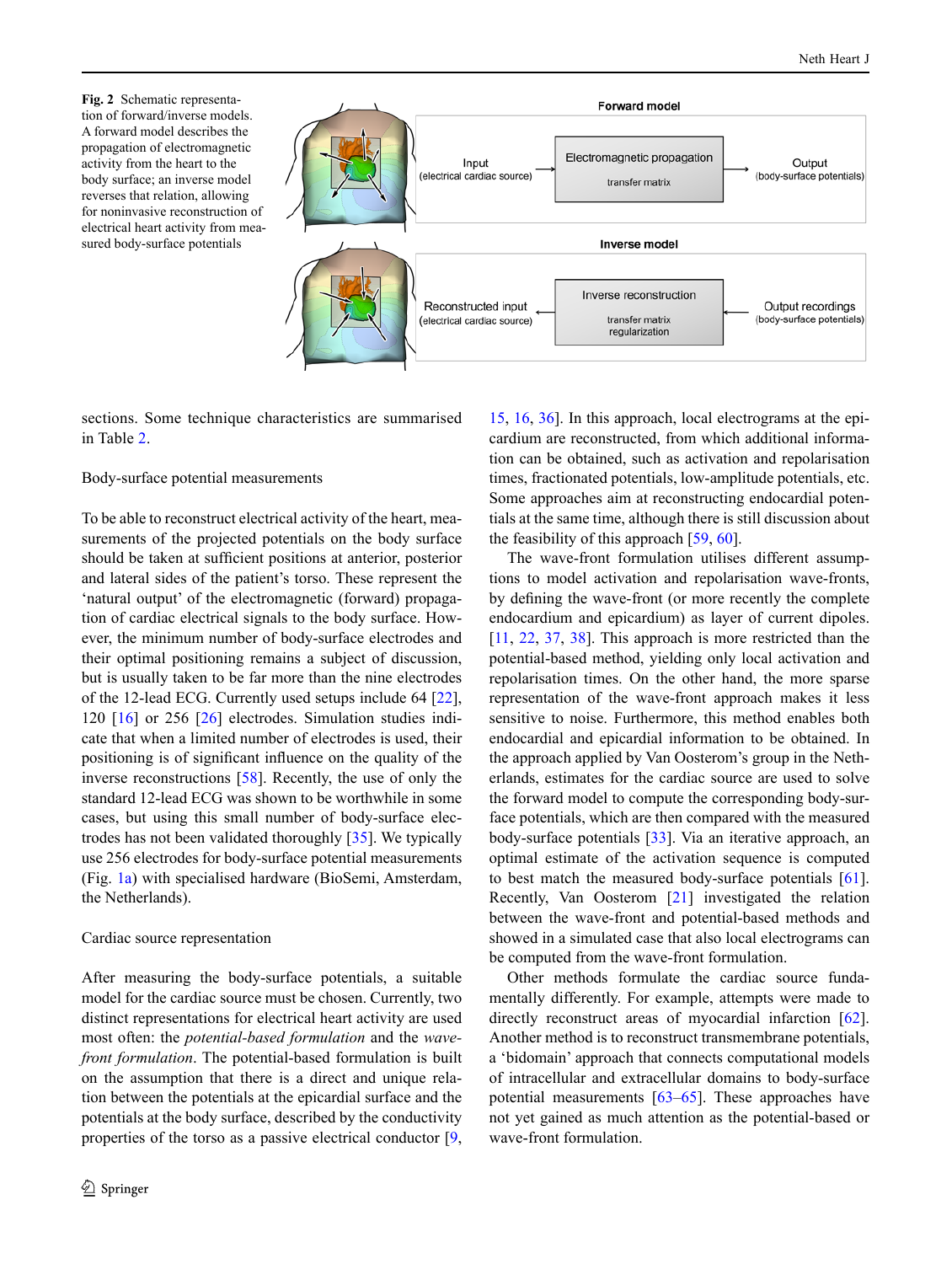<span id="page-4-0"></span>

| Table 2 Characteristics of commonly used methods for noninvasive reconstruction of electrical heart activity (details in text) |  |  |  |
|--------------------------------------------------------------------------------------------------------------------------------|--|--|--|
|                                                                                                                                |  |  |  |

| <b>General model assumptions</b>                  |                                                                                          |                                                        |  |  |
|---------------------------------------------------|------------------------------------------------------------------------------------------|--------------------------------------------------------|--|--|
| Volume conductor                                  | (Piecewise) homogeneous: investigated in model studies but clinical implications unclear |                                                        |  |  |
| Breathing and cardiac motion                      | Assumed static: not investigated                                                         |                                                        |  |  |
| Torso volume                                      | Heart as only electromagnetically active organ: not investigated                         |                                                        |  |  |
| <b>Specific model assumptions</b>                 |                                                                                          |                                                        |  |  |
|                                                   | <b>Potential-based formulation</b>                                                       | <b>Wave-front formulation</b>                          |  |  |
| <b>Source representation</b>                      |                                                                                          |                                                        |  |  |
| Source model                                      | Epicardial potentials                                                                    | Current dipole layers                                  |  |  |
| Endocardial/epicardial                            | Only epicardial representation                                                           | Endo- and epicardial representation                    |  |  |
| Output measurements (body-surface potentials)     |                                                                                          |                                                        |  |  |
| Number and positioning of body-surface electrodes | Not established, $100 +$ electrodes used                                                 | Not established, $64 +$ electrodes used                |  |  |
| <b>Regularisation and reconstruction</b>          |                                                                                          |                                                        |  |  |
| Sensitivity to ill-posedness (noise)              | High                                                                                     | Intermediate                                           |  |  |
| Local electrograms                                | Yes, direct                                                                              | Yes, indirect                                          |  |  |
| Epicardial information                            | Yes                                                                                      | Yes                                                    |  |  |
| Endocardial information                           | Maybe, under debate                                                                      | <b>Yes</b>                                             |  |  |
| <b>Activation</b> times                           | Yes, indirect                                                                            | Yes, direct                                            |  |  |
| Repolarisation times                              | Yes, indirect                                                                            | Yes, direct                                            |  |  |
| Fractionated potentials                           | Yes                                                                                      | No                                                     |  |  |
| Low amplitude potentials                          | Yes                                                                                      | No                                                     |  |  |
| Conduction slowing                                | Yes                                                                                      | Yes                                                    |  |  |
| Validation                                        |                                                                                          |                                                        |  |  |
| In vitro                                          | Torso tank, extensive                                                                    | None                                                   |  |  |
| Animal                                            | None                                                                                     | Limited (only asynchronous, endocardial<br>validation) |  |  |
| Human                                             | Limited (asynchronous, open thorax or only<br>endocardial)                               | Limited (asynchronous, only endocardial)               |  |  |
| <b>Reconstruction quality</b>                     |                                                                                          |                                                        |  |  |
| Detection of origin                               | Centimetre accuracy                                                                      | Centimetre accuracy                                    |  |  |
| Spatial resolution                                | Not investigated                                                                         | Not investigated                                       |  |  |
| Temporal resolution                               | Not investigated                                                                         | Not investigated                                       |  |  |
| <b>Clinical applications in literature</b>        |                                                                                          |                                                        |  |  |
| VT substrate                                      | Yes                                                                                      | Yes                                                    |  |  |
| AT substrate                                      | Yes                                                                                      | N <sub>0</sub>                                         |  |  |
| CRT optimisation                                  | Yes                                                                                      | Yes                                                    |  |  |
| Accessory pathways                                | Yes                                                                                      | Yes                                                    |  |  |
| AF characterisation                               | Limited                                                                                  | No                                                     |  |  |
| Myocardial infarction                             | Limited                                                                                  | No                                                     |  |  |
| Repolarisation abnormalities                      | Limited                                                                                  | No                                                     |  |  |

*VT* ventricular tachycardia, *AT* atrial tachycardia, *CRT* cardiac resynchronisation therapy, *AF* atrial fibrillation

Source-output relation: anatomical and conductivity reference

The next step in inverse reconstruction of electrical heart activity is determining the electromagnetic relation between source and output. This relation is captured by a patientspecific transfer matrix, based on conductivity and geometry of the patient's torso. This is essential for creating accurate, patient-specific reconstructions that can be linked to anatomical location and abnormalities. A CT or MRI scan is used to obtain the anatomical reference (Fig. [1b](#page-1-0)), from which a geometry is created that consists of the heart surface, the location of the body-surface electrodes and the torso-volume conductor properties (Fig. [1c](#page-1-0)). The heart surface can either be defined purely by the epicardium (in the potential-based approach) or by both endocardium and epicardium (in the wave-front approach).

It is assumed that the torso volume can be divided into subregions with constant conductivity. In its simplest form, the human torso can be represented as completely homogeneous and containing only the heart. More realistic representations use a piecewise homogeneous torso, including other tissues such as the lungs, fatty tissue, bones and skeletal muscles, each with their specific conductivity. Some simulation studies suggest that the inclusion of torso inhomogeneities is necessary [\[21](#page-8-9), [66\]](#page-9-26), whereas others have revealed that the reconstructed epicardial potentials were only slightly less accurate when omitting inhomogeneities [[67\]](#page-9-27). In vivo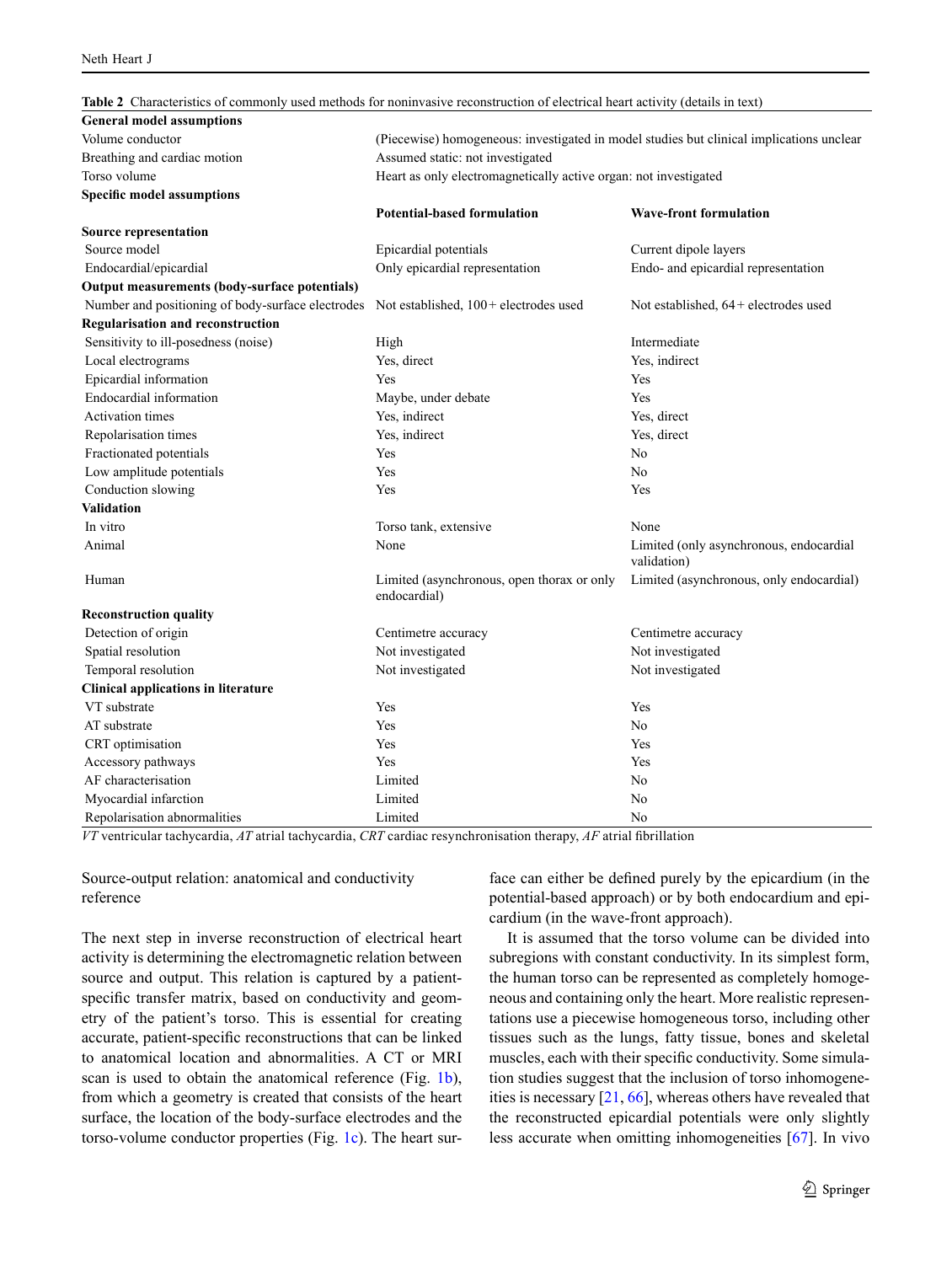<span id="page-5-0"></span>

**Fig. 3** Reconstructed epicardial electrograms at one location of the left ventricle (indicated with an *asterisk* in Fig. [5\)](#page-7-0) of a 63-year-old patient with native left bundle branch block (LBBB) during sinus rhythm and frequent ventricular extrasystoles (VES). In the reconstruction process, the same body-surface potentials (either sinus rhythm with LBBB or VES), but a different torso-heart geometry, were used: one with a diastolic cardiac geometry (resulting in the electrograms with

a *solid line*), and one with a systolic cardiac geometry (*dashed line*). Using either a systolic or diastolic cardiac geometry results in significantly different electrograms on the same epicardial location, notably in the repolarisation phase. This indicates that cardiac contractile movement should be taken into account when reconstructing epicardial potentials. Voltage scales identical for both graphs

studies are needed to assess the clinical relevance including torso inhomogeneities in humans and whether it is relevant to create a more complicated geometry.

Another neglected element in the computation of the transfer matrix is the false assumption that both torso and heart are non-moving. The static torso-heart geometry is usually based on a CT scan taken during cardiac diastole and breath-hold, to capture both heart and torso in a quiescent state. However, during the recording of body-surface potentials that are used for inverse reconstruction, both torso and heart are changing in geometry (and conductivity). Especially, the reconstruction of repolarisation would suffer from the assumption of a static (diastolic) geometry, as we demonstrate for the patient in Fig. [3](#page-5-0) where we used both a diastolic and a systolic geometry for reconstructing the same body-surface potentials on the epicardium. Clearly, the influence of using a static geometry should be investigated further in clinical studies.

Furthermore, the need for a CT or MRI scan hinders quick application of ECGI, complicates logistics in daily clinical practice and induces radiation burden to the patient when CT is used.

# Reconstruction and regularisation methods

After (1) measuring the body-surface potentials, (2) choosing a suitable cardiac source representation and (3) defining the electromagnetic relation between those two elements with a patient-specific transfer matrix, noninvasive reconstructions of cardiac electrical activity can be performed with an inverse model. However, the inverse problem is inherently *ill-posed*. This means that the solution of the problem is extremely sensitive to small perturbations in the measured body-surface potentials, such as noise. Ill-posedness is the mathematical consequence of the attenuating and dispersing effect of the electromagnetic propagation from heart to body surface [\[68](#page-9-28)]. Most implementations of the inverse problem, therefore, suffer from numerical instability. So-called 'regularisation methods' are needed to deal with this uncertainty and sensitivity in inverse models.

Regularisation incorporates additional knowledge in the inverse problem by applying constraints to the solutions, which will yield more realistic results. These additional constraints are based on physical or mathematical properties that apply to the forward/inverse models but that are not yet incorporated in the transfer matrix. When regularisation is applied, the weight of the constraints (the regularisation parameter) has to be determined to find a balance between solutions purely based on the body-surface potentials (possibly severely distorted by ill-posedness) and solutions that are constrained too strictly (possibly too much bias). Methods exist that aim at finding an optimal balance [[69\]](#page-9-29). The important influence of the regularisation parameter is shown in Fig. [4](#page-6-0) for the same patient as described previously.

The most commonly used regularisation method is Tikhonov regularisation, which is based on the idea that epicardial potentials should be reasonably small (zeroth order Tikhonov) or smoothly changing over the heart surface (first and second order Tikhonov) [[70](#page-9-30)]. Other regularisation methods include truncated Singular Value Decomposition (tSVD) [[71\]](#page-9-31), Greensite SVD [\[72](#page-9-32)] and the Generalised Minimal Residual (GMRes) method [\[73](#page-9-33)]. Each method has its specific advantages and disadvantages, but all have difficulties with the inherent disadvantageous properties of the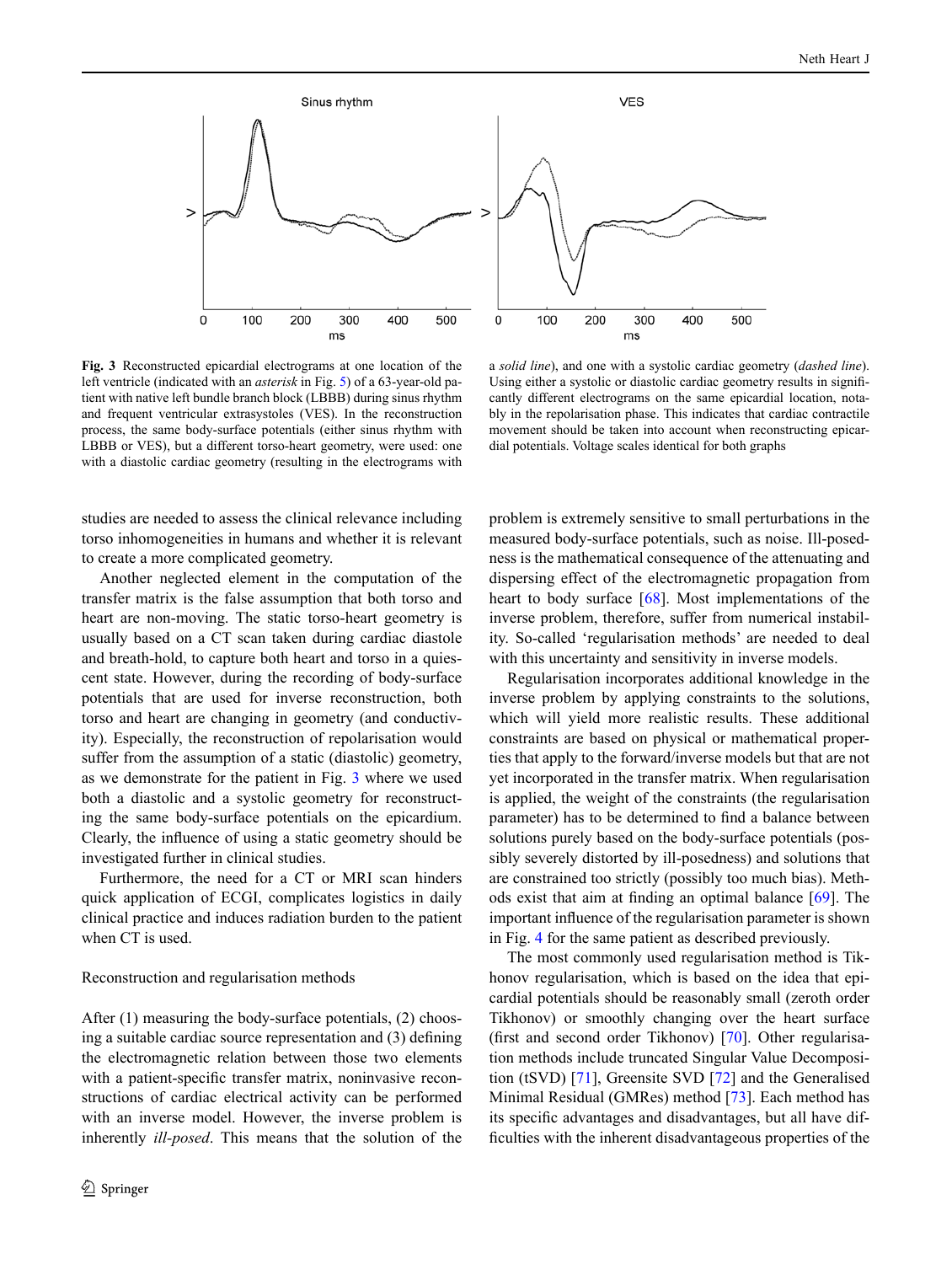<span id="page-6-0"></span>

**Fig. 4** Noninvasively reconstructed isochrones of a paced beat, on the right ventricle  $(RV)$  of the same patient as in Fig. [3,](#page-5-0) for different values of the regularisation parameter. Panel **a** shows an over-regularised setting, applying the constraints too heavily, resulting in a reconstruction that does not contain any relevant information. An optimally regula-

rised solution provides the most adequate reconstruction (panel **b**), showing early activation (*orange colour*) on the location of pacing (indicated with an *asterisk*). An under-regularised setting results in a reconstruction that is dominated by the influence of noise (panel **c**)

ill-posed inverse problem. Moreover, reconstruction quality can heavily depend on parameter settings. Recently, a first attempt was made to not only use physical and mathematical properties to regularise the solution, but to incorporate electrophysiological information as well to improve the quality of the reconstruction [\[74](#page-9-34)]. For an in-depth review of regularisation methods, we refer to Milanic et al. [\[75](#page-10-2)].

It is important for clinicians to realise that constraints are introduced purposefully to reach realistic solutions, but that this bias might create artefacts or prevent the reconstruction of electrical activity that is not accounted for by the constraints that were added.

## **Reconstruction quality and clinical validation**

In the selected case from our patient studies, we obtained body-surface potentials with 256 electrodes and chose a potential-based representation of the cardiac source. The most important reason for doing so is to be able to reconstruct local electrograms and not only activation/repolarisation timing. Moreover, it has been validated more thoroughly in clinical settings. The patient-specific geometry, based on a CT scan during diastole, was chosen to be homogeneous. As a regularisation method, we applied Tikhonov zeroth order regularisation. Reconstructed electrograms are shown in Fig. [5](#page-7-0), for three different beats in this patient. The insets in panel a and b show pseudo-unipolar electrograms recorded at the pacemaker lead tips in the right and left ventricle that correspond to the location of the shown reconstructed electrograms. Correlation coefficients between measured and reconstructed electrograms range from 0.79 to 0.85. Although the correlation coefficients are reasonably high, some important features are clearly not reconstructed correctly. This might be due to a combined effect of the pseudo-unipolar character of the pacemaker recordings, cardiac changes in the months between recording of bodysurface potentials and pacemaker electrograms, the location mismatch in case of the right ventricle (endocardial recording versus epicardial reconstruction) and shortcomings in the inverse algorithm.

Activation isochrones can be created by determining the activation time at each epicardial location, as shown in the last two columns of Fig. [5](#page-7-0). Activation of a sinus beat (panel a) starts at the right ventricle (red) and spreads to the left ventricle (blue), as was expected based on the LBBB morphology on the 12-lead ECG. Panel b shows activation isochrones for a paced beat (BiV paced). On the right ventricle, the reconstructed location with earliest activation (indicated with symbol  $#$ ) is 23 mm from the known pacing location (indicated with symbol \*) that was determined from the anatomical reference. For the left ventricle, the reconstructed and known locations of first activation are 28 mm apart. In agreement with pacemaker settings, the right ventricle was paced and activated before the left ventricle. The activation isochrones of a VES beat (panel c) suggest an origin of extrasystolic activity on the superior part of the left ventricle, although spatial resolution was too low to give a very precise location. From the EP study, an epicardial location at the mid-coronary sinus was suspected to be the origin, consistent with these reconstructions.

Figure [5](#page-7-0) also demonstrates the advantage of inverse electrocardiography in CRT optimisation, by showing that electrical synchrony, i.e. measuring the time difference of activation of the complete left versus the complete right ventricle based on inversely reconstructed electrograms, gives better insight in ventricular (dys)synchrony than the often used 12-lead QRS duration.

Although reconstructed electrograms and activation times are consistent with expectations based on 12-lead ECGs, pacemaker recordings and the EP study, the level of accuracy and detail is suboptimal, with correlation coefficients being approximately 0.80 and a reconstructed pacing-origin mismatch of 23–28 mm. Other research groups have performed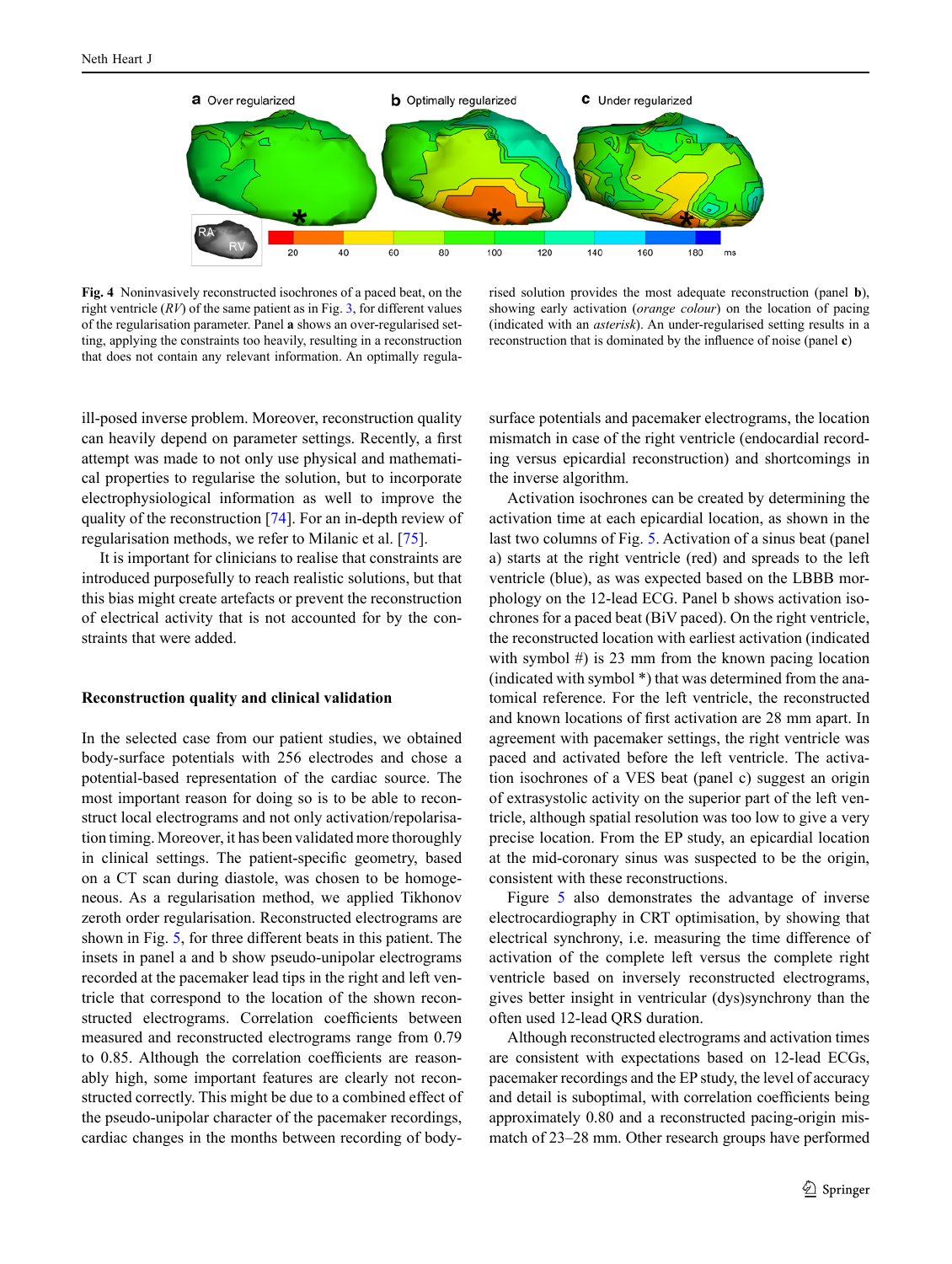<span id="page-7-0"></span>

**Fig. 5** Reconstructed epicardial electrograms (*first two columns*, voltage scales identical over all graphs) and reconstructed activation isochrones (*last two columns*) for three different beats (row **a**: sinus beat with left bundle branch block pattern; **b**: biventricularly paced beat; **c**: extrasystolic beat). The reconstructed electrograms correspond to the epicardial location closest to the right and left pacing lead tips from the patient's pacemaker. The insets show recorded electrograms from those leads at the same location for comparison, i.e. an endocardial recording for the right ventricle, and an epicardial recording for the left ventricle. The *dashed line* indicates the activation time (maxi-

more extensive validation studies, claiming 10 mm accuracy and cross correlations of 0.70. [\[52\]](#page-9-35) Other studies have found a significant decrease of accuracy in diseased hearts, with localisation accuracy going from  $13\pm9$  mm (mean $\pm$ standard deviation) in healthy hearts up to  $28 \pm 27$  mm in infarcted hearts and even  $43 \pm 11$  mm near scarred tissue. [\[16](#page-8-7)] However, no thorough in vivo validation has been performed with potential recordings simultaneously at extensive locations at the heart and body surfaces in intact organisms.

## **Limitations, added value and future potential**

The potential applications of noninvasive reconstruction of electrical heart activity are promising. Localisation of extrasystolic activity in a noninvasive, per-beat and precise manner combined with an anatomical reference can expedite diagnosis, guide therapy and reduce procedural radiation burden. Electrical (dys)synchrony assessment allows patient-specific CRT and might help in improving therapy for current non-responders. Future applications could also include noninvasive risk stratification for conduction abnormalities (conduction slowing, electrical chaos in AF, low-voltage amplitudes), direct relation of structural abnormalities to electrical abnormalities (fibrosis, fibrofatty replacement) and easier visual interpretation of abnormalities that are already diagnosed on the powerful

mum−dV/dt). The ventricular activation isochrones, depicted in the *last two columns*, reflect the time of maximum−dV/dt per epicardial location. Locations of reconstructed earliest activation are indicated with symbol *#*. QRS duration (*QRSd*) is based on the 12-lead electrocardiography. Electrical synchrony (*Esyn*) is the difference between the mean activation times at the right ventricle (*RV*) and the mean activation times at the left ventricle (*LV*); a value close to zero usually results in more efficient contraction. For the paced beat (panel **b**), the pacing locations are indicated with symbol *\**

12-lead ECG. Commercial, easy-to-use setups such as those developed by CardioInsight (Cleveland, OH, USA) will be essential to fully exploit the potential of these applications in daily clinical routine.

Whereas noninvasive reconstruction of electrical heart activity currently has a clear research potential, its added value in clinical practice remains to be established. It is still unclear when, from a patient and socioeconomic perspective, it is worth the extra effort of extensive mapping of body-surface potentials, performing a CT/MRI scan for anatomical reference, and carefully avoiding the regularisation and reconstruction pitfalls. More importantly, cardiologists should be aware of the existence and influence of those pitfalls and the assumptions underlying the reconstruction algorithms. Debate remains on topics such as the influence of inhomogeneities in the torso (notably the lungs) on the reconstructions, the optimal regularisation methods and their parameters, the maximum achievable resolution of reconstruction, the number and positioning of body-surface electrodes and the assumption of a static geometry. We feel that more extensive validation should be performed, besides additional clinical studies investigating inverse ECGI for various purposes. Extensive validation by in vivo studies, and careful interpretation of clinical results with knowledge about the underlying methods and assumptions, will allow full exploitation of the potential of noninvasive ECGI, improving diagnosis, therapy and risk stratification.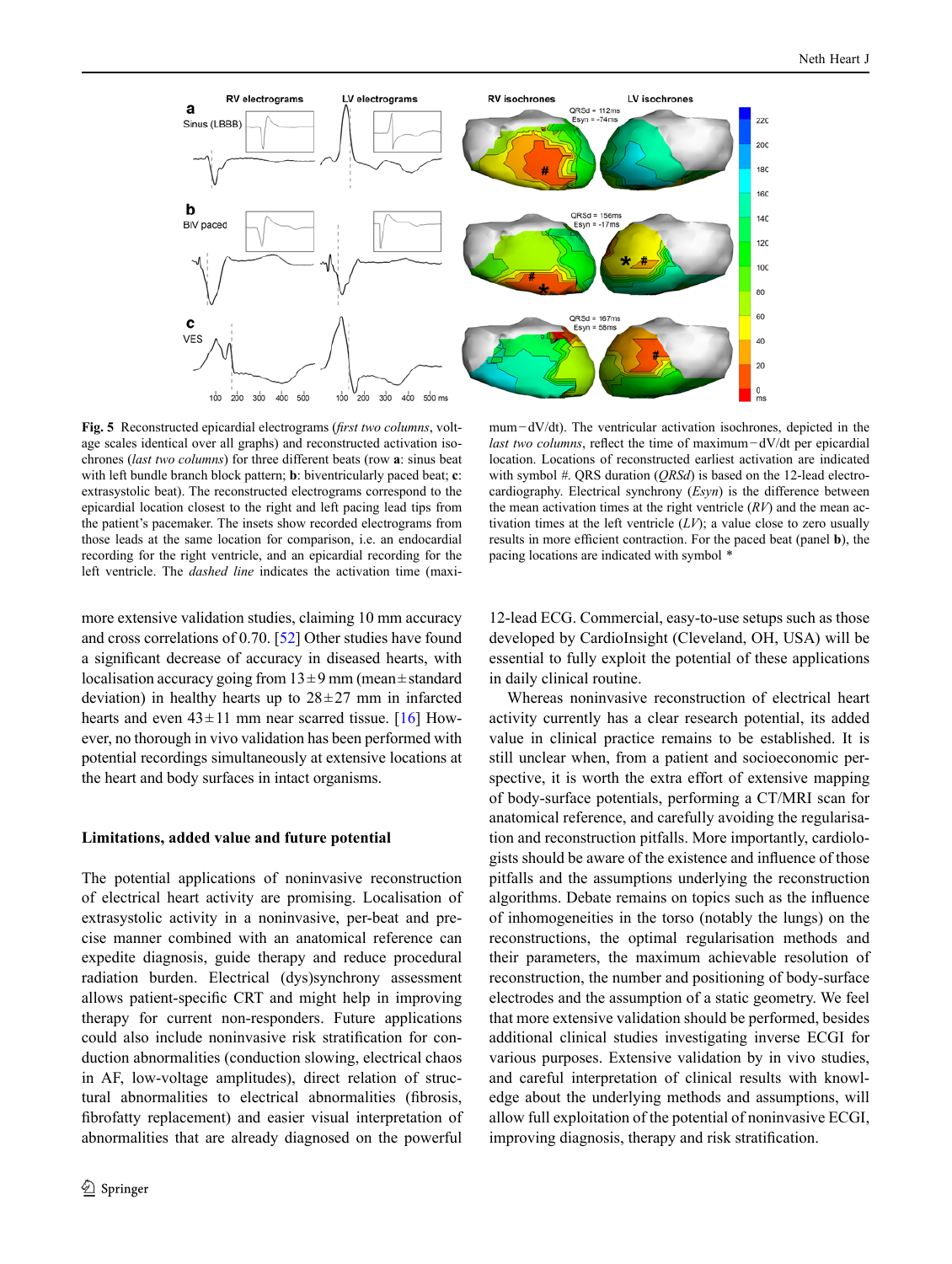**Acknowledgements** The authors would like to thank Dr. Bas L.J.H. Kietselaer, cardiologist, and Dr. Marco Das, radiologist, Maastricht University Medical Centre, for their contribution in obtaining the CT scans in the patient studies, and Dr. Joël M.H. Karel and Dr. Pietro Bonizzi, Department of Knowledge Engineering, Maastricht University, for their valuable technical discussions.

**Funding** P.G.A. Volders was supported by the Netherlands Heart Foundation (NHS2007T51) and a Vidi grant from the Netherlands Organization for Scientific Research (ZonMw 91710365).

## **Conflict of interest** None declared.

**Open Access** This article is distributed under the terms of the Creative Commons Attribution License which permits any use, distribution, and reproduction in any medium, provided the original author(s) and the source are credited.

# **References**

- <span id="page-8-0"></span>1. Durrer D, Dam RT van, Freud GE, et al. Total excitation of the isolated human heart. Circulation. 1970;41(6):899–912.
- <span id="page-8-1"></span>2. Martin RO, Pilkington TC. Unconstrained inverse electrocardiography: epicardial potentials. IEEE Trans Biomed Eng. 1972;19(4):276–85.
- 3. Martin RO, Pilkington TC, Morrow MN. Statistically constrained inverse electrocardiography. IEEE Trans Biomed Eng. 1975;22(6):487–92.
- 4. Barr RC, Ramsey RM, Spach MS. Relating epicardial to body surface potential distributions by means of transfer coefficients based on geometry measurements. IEEE Trans Biomed Eng. 1977;24(1):1–11.
- 5. Franzone PC, Taccardi B, Viganotti C. An approach to inverse calculation of epicardial potentials from body surface maps. Adv Cardiol. 1978;21:50–4.
- 6. Yamashita Y, Takahashi T. Use of the finite element method to determine epicardial from body surface potentials under a realistic torso model. IEEE Trans Biomed Eng. 1984;31(9):611–21.
- <span id="page-8-13"></span>7. Cuppen JJ, Oosterom A van. Model studies with the inversely calculated isochrones of ventricular depolarization. IEEE Trans Biomed Eng. 1984;31(10):652–9.
- 8. Messinger-Rapport BJ, Rudy Y. The inverse problem in electrocardiography: a model study of the effects of geometry and conductivity parameters on the reconstruction of epicardial potentials. IEEE Trans Biomed Eng. 1986;33(7):667–76.
- <span id="page-8-22"></span>9. Rudy Y, Messinger-Rapport BJ. The inverse problem in electrocardiography: solutions in terms of epicardial potentials. Crit Rev Biomed Eng. 1988;16(3):215–68.
- 10. Messinger-Rapport BJ, Rudy Y. Regularization of the inverse problem in electrocardiography: a model study. Math Biosci. 1988;89(1):79–118.
- <span id="page-8-2"></span>11. Gulrajani RM, Savard P, Roberge FA. The inverse problem in electrocardiography: solutions in terms of equivalent sources. Crit Rev Biomed Eng. 1988;16(3):171–214.
- <span id="page-8-3"></span>12. Barr RC, Spach MS. Inverse calculation of QRS-T epicardial potentials from body surface potential distributions for normal and ectopic beats in the intact dog. Circ Res. 1978;42(5):661–75.
- <span id="page-8-4"></span>13. Messinger-Rapport BJ, Rudy Y. Noninvasive recovery of epicardial potentials in a realistic heart-torso geometry. Normal sinus rhythm. Circ Res. 1990;66(4):1023–39.
- <span id="page-8-5"></span>14. Oster HS, Taccardi B, Lux RL, et al. Noninvasive electrocardiographic imaging: reconstruction of epicardial potentials, electrograms, and isochrones and localization of single and multiple electrocardiac events. Circulation. 1997;96(3):1012–24.
- <span id="page-8-6"></span>15. Ramanathan C, Ghanem RN, Jia P, et al. Noninvasive electrocardiographic imaging for cardiac electrophysiology and arrhythmia. Nat Med. 2004;10(4):422–8.
- <span id="page-8-7"></span>16. Sapp JL, Dawoud F, Clements JC, et al. Inverse solution mapping of epicardial potentials: quantitative comparison with epicardial contact mapping. Circ Arrhythm Electrophysiol. 2012;5(5):1001–9.
- <span id="page-8-8"></span>17. MacLeod RS, Brooks DH. Recent progress in inverse problems in electrocardiology. IEEE Eng Med Biol Mag. 1998;17(1):73–83.
- 18. Rudy Y. Noninvasive electrocardiographic imaging of arrhythmogenic substrates in humans. Circ Res. 2013;112(5):863–74.
- 19. Oosterom A van. The inverse problem of bioelectricity: an evaluation. Med Biol Eng Comput. 2012;50(9):891–902.
- 20. Graaf AWM van der, Bhagirath P, Ramanna H, et al. Noninvasive imaging of cardiac excitation: current status and future perspective. Ann Noninvasive Electrocardiol. 2014;19(2):105–13.
- <span id="page-8-9"></span>21. Oosterom A van. A comparison of electrocardiographic imaging based on two source types. Europace. 2014;16(Suppl. 4):iv120–iv128.
- <span id="page-8-10"></span>22. Oostendorp TF, Dessel PFHM van, Coronel R, et al. Noninvasive detection of epicardial and endocardial activity of the heart. Neth Heart J. 2011;19(11):488–91.
- <span id="page-8-11"></span>23. Ramanathan C, Jia P, Ghanem R, et al. Activation and repolarization of the normal human heart under complete physiological conditions. Proc Natl Acad Sci USA. 2006;103(16):6309–14.
- <span id="page-8-18"></span>24. Rudy Y. Cardiac repolarization: insights from mathematical modeling and electrocardiographic imaging (ECGI). Heart Rhythm. 2009;6(11, Suppl. 1):49–55.
- <span id="page-8-17"></span>25. Cuculich PS, Wang Y, Lindsay BD, et al. Noninvasive characterization of epicardial activation in humans with diverse atrial fibrillation patterns. Circulation. 2010;122(14):1364–72.
- <span id="page-8-21"></span>26. Wang Y, Cuculich PS, Zhang J, et al. Noninvasive electroanatomic mapping of human ventricular arrhythmias with electrocardiographic imaging. Sci Transl Med. 2011;3(98):98ra84.
- <span id="page-8-20"></span>27. Cuculich PS, Zhang J, Wang Y, et al. The electrophysiological cardiac ventricular substrate in patients after myocardial infarction: noninvasive characterization with electrocardiographic imaging. J Am Coll Cardiol. 2011;58(18):1893–902.
- <span id="page-8-19"></span>28. Marrus SB, Andrews CM, Cooper DH, et al. Repolarization changes underlying long-term cardiac memory due to right ventricular pacing: noninvasive mapping with ECGI. Circ Arrhythm Electrophysiol. 2012;5:773–81.
- <span id="page-8-12"></span>29. Zhang J, Desouza KA, Cuculich PS, et al. Continuous ECGI mapping of spontaneous VT initiation, continuation, and termination with antitachycardia pacing. Heart Rhythm. 2012;10(8):1244–5.
- <span id="page-8-14"></span>30. Graaf AWM van der, Bhagirath P, Driel VJHM van, et al. Computing volume potentials for noninvasive imaging of cardiac excitation. Ann Noninvasive Electrocardiol. 2014;20(2):132–9.
- 31. Huiskamp G, Oosterom A van. The depolarization sequence of the human heart surface computed from measured body surface potentials. IEEE Trans Biomed Eng. 1988;35(12):1047–58.
- 32. Oosterom A van, Huiskamp GJ. The effect of torso inhomogeneities on body surface potentials quantified using "tailored" geometry. J Electrocardiol. 1989;22(1):53–72.
- <span id="page-8-16"></span>33. Dam PM van, Oostendorp TF, Linnenbank AC, et al. Non-invasive imaging of cardiac activation and recovery. Ann Biomed Eng. 2009;37(9):1739–56.
- <span id="page-8-15"></span>34. Dam PM van, Oostendorp TF, Oosterom A van. Application of the fastest route algorithm in the interactive simulation of the effect of local ischemia on the ECG. Med Biol Eng Comput. 2009;47(1):11–20.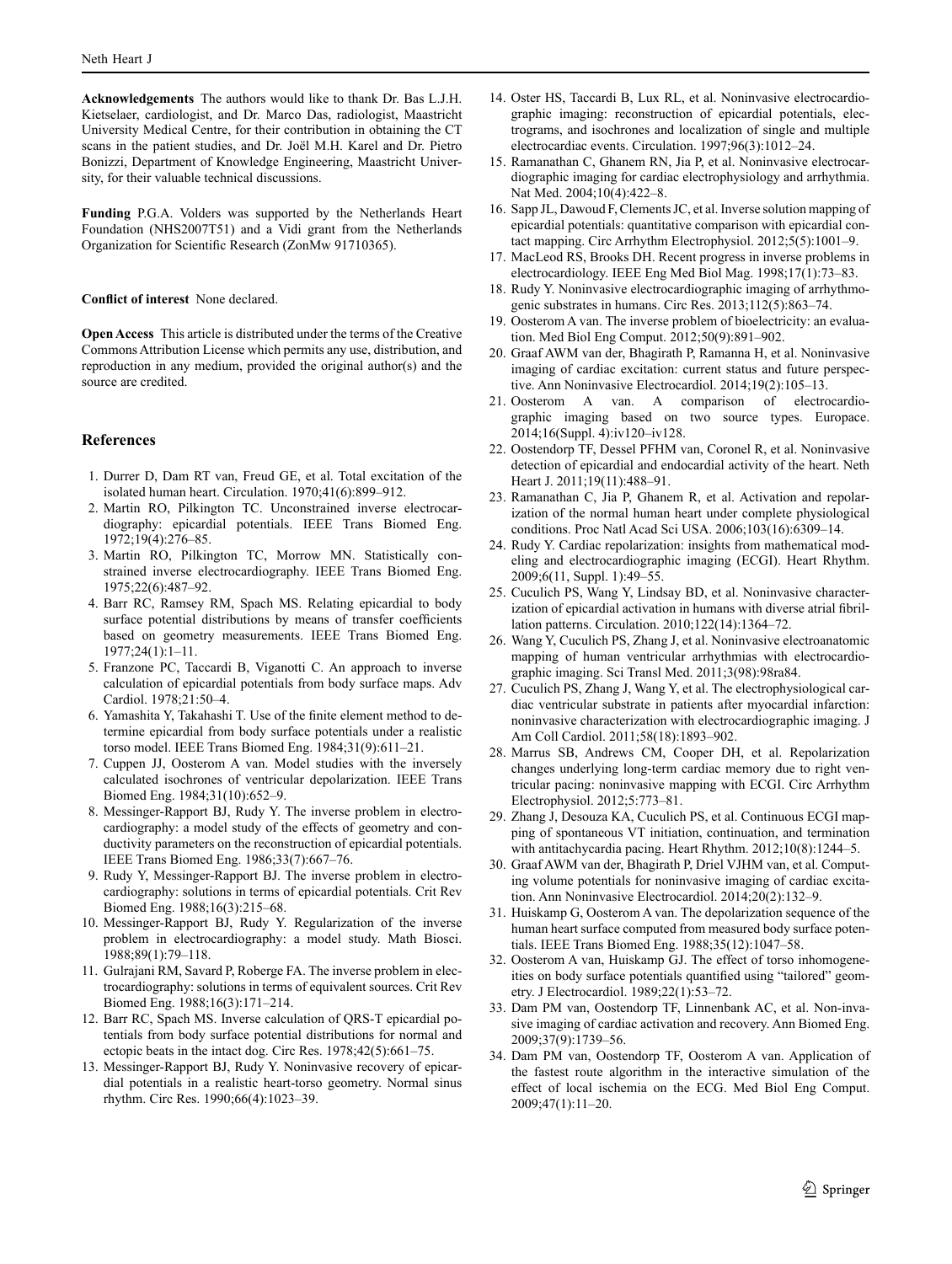- <span id="page-9-0"></span>35. Dam PM van, Tung R, Shivkumar K, et al. Quantitative localization of premature ventricular contractions using myocardial activation ECGI from the standard 12-lead electrocardiogram. J Electrocardiol. 2013;46(6):574–9.
- <span id="page-9-1"></span>36. Ploux S, Lumens J, Whinnett Z, et al. Noninvasive electrocardiographic mapping to improve patient selection for cardiac resynchronization therapy: beyond QRS duration and left bundle branch block morphology. J Am Coll Cardiol. 2013;61(24):2435–43.
- <span id="page-9-2"></span>37. Berger T, Pfeifer B, Hanser FF, et al. Single-beat noninvasive imaging of ventricular endocardial and epicardial activation in patients undergoing CRT. PLoS ONE. 2011;6(1):e16255.
- <span id="page-9-3"></span>38. Han C, Liu Z, Zhang X, et al. Noninvasive three-dimensional cardiac activation imaging from body surface potential maps: a computational and experimental study on a rabbit model. IEEE Trans Med Imaging. 2008;27(11):1622–30.
- <span id="page-9-15"></span>39. Cakulev I, Sahadevan J, Arruda M, et al. Confirmation of novel noninvasive high-density electrocardiographic mapping with electrophysiology study: implications for therapy. Circ Arrhythm Electrophysiol. 2013;6(1):68–75.
- <span id="page-9-6"></span>40. Intini A, Goldstein RN, Jia P, et al. Electrocardiographic imaging (ECGI), a novel diagnostic modality used for mapping of focal left ventricular tachycardia in a young athlete. Heart Rhythm. 2005;2(11):1250–2.
- 41. Burnes JE, Taccardi B, Ershler PR, et al. Noninvasive electrocardiogram imaging of substrate and intramural ventricular tachycardia in infarcted hearts. J Am Coll Cardiol. 2001;38(7):2071–8.
- <span id="page-9-16"></span>42. Han C, Pogwizd SM, Killingsworth CR, et al. Noninvasive imaging of three-dimensional cardiac activation sequence during pacing and ventricular tachycardia. Heart Rhythm. 2011;8(8):1266–72.
- <span id="page-9-17"></span>43. Aliot EM, Stevenson WG, Almendral-Garrote JM, et al. EHRA/ HRS Expert Consensus on Catheter Ablation of Ventricular Arrhythmias. Heart Rhythm. 2009;6(6):886–933.
- <span id="page-9-4"></span>44. Shah AJ, Hocini M, Xhaet O, et al. Validation of novel 3D electrocardiographic mapping of atrial tachycardias by invasive mapping and ablation: a multicenter study. J Am Coll Cardiol. 2013;62(10):889–97.
- 45. Wang Y, Cuculich PS, Woodard PK, et al. Focal atrial tachycardia after pulmonary vein isolation: noninvasive mapping with electrocardiographic imaging (ECGI). Heart Rhythm. 2007;4(8):1081–4.
- <span id="page-9-5"></span>46. Roten L, Pedersen M, Pascale P, et al. Noninvasive electrocardiographic mapping for prediction of tachycardia mechanism and origin of atrial tachycardia following bilateral pulmonary transplantation. J Cardiovasc Electrophysiol. 2012;23(5):553–5.
- <span id="page-9-7"></span>47. Jia P, Ramanathan C, Ghanem RN, et al. Electrocardiographic imaging of cardiac resynchronization therapy in heart failure: observation of variable electrophysiologic responses. Heart Rhythm. 2006;3(3):296–310.
- <span id="page-9-8"></span>48. Varma N, Jia P, Rudy Y. Electrocardiographic imaging of patients with heart failure with left bundle branch block and response to cardiac resynchronization therapy. J Electrocardiol. 2007;40(6 Suppl):174–8.
- <span id="page-9-9"></span>49. Haissaguerre M, Hocini M, Denis A, et al. Driver domains in persistent atrial fibrillation. Circulation. 2014;130(7):530–8.
- <span id="page-9-10"></span>50. Adabag AS, Luepker RV, Roger VL, et al. Sudden cardiac death: epidemiology and risk factors. Nat Rev Cardiol. 2010;7(4):216–25.
- <span id="page-9-11"></span>51. Burnes JE, Taccardi B, Rudy Y. A noninvasive imaging modality for cardiac arrhythmias. Circulation. 2000;102(17):2152–8.
- <span id="page-9-35"></span>52. Ghanem RN, Jia P, Ramanathan C, et al. Noninvasive electrocardiographic imaging (ECGI): comparison to intraoperative mapping in patients. Heart Rhythm. 2005;2(4):339–54.
- <span id="page-9-18"></span>53. Ghanem RN, Burnes JE, Waldo AL, et al. Imaging dispersion of myocardial repolarization, II: noninvasive reconstruction of epicardial measures. Circulation. 2001;104(11):1306–12.
- 54. Ghosh S, Cooper DH, Vijayakumar R, et al. Early repolarization associated with sudden death: insights from noninvasive electrocardiographic imaging. Heart Rhythm. 2010;7(4):534–7.
- <span id="page-9-12"></span>55. Vijayakumar R, Silva JNA, Desouza KA, et al. Electrophysiologic substrate in congenital Long QT syndrome: noninvasive mapping with electrocardiographic imaging (ECGI). Circulation. 2014;130(22):1936–43.
- <span id="page-9-13"></span>56. Title LM, Iles SE, Gardner MJ, et al. Quantitative assessment of myocardial ischemia by electrocardiographic and scintigraphic imaging. J Electrocardiol. 2003;36(Suppl):17–26.
- <span id="page-9-14"></span>57. Zorzi A, Migliore F, Elmaghawry M, et al. Electrocardiographic predictors of electroanatomic scar size in arrhythmogenic right ventricular cardiomyopathy: implications for arrhythmic risk stratification. J Cardiovasc Electrophysiol. 2013;24(12):1321–7.
- <span id="page-9-25"></span>58. Jiang Y, Qian C, Hanna R, et al. Optimization of the electrode positions of multichannel ECG for the reconstruction of ischemic areas by solving the inverse electrocardiographic problem. Int J Bioelectromagn. 2009;11(1):27–37.
- <span id="page-9-19"></span>59. Messnarz B, Seger M, Modre R, et al. A comparison of noninvasive reconstruction of epicardial versus transmembrane potentials in consideration of the null space. IEEE Trans Biomed Eng. 2004;51(9):1609–18.
- <span id="page-9-20"></span>60. Pullan A, Cheng L, Nash M, et al. The inverse problem of electrocardiography. In: Macfarlane P, Oosterom A van, Pahlm O, et al., editors. Comprehensive electrocardiology. London: Springer; 2010. pp. 299–344.
- <span id="page-9-21"></span>61. Modre R, Tilg B, Fischer G, et al. Noninvasive myocardial activation time imaging: a novel inverse algorithm applied to clinical ECG mapping data. IEEE Trans Biomed Eng. 2002;49(10):1153–61.
- <span id="page-9-22"></span>62. Nielsen BF, Lysaker M, Tveito A. On the use of the resting potential and level set methods for identifying ischemic heart disease: an inverse problem. J Comput Phys. 2007;220(2):772–90.
- <span id="page-9-23"></span>63. Potse M, Dubé B, Richer J, et al. A comparison of monodomain and bidomain reaction-diffusion models for action potential propagation in the human heart. IEEE Trans Biomed Eng. 2006;53(12):2425–35.
- 64. Nielsen BF, Cai X, Lysaker M. On the possibility for computing the transmembrane potential in the heart with a one shot method: an inverse problem. Math Biosci. 2007;210(2):523–53.
- <span id="page-9-24"></span>65. Wang D, Kirby RM, Macleod RS, et al. Inverse electrocardiographic source localization of ischemia: an optimization framework and finite element solution. J Comput Phys. 2013;250:403–24.
- <span id="page-9-26"></span>66. Stenroos M, Haueisen J. Boundary element computations in the forward and inverse problems of electrocardiography: comparison of collocation and Galerkin weightings. IEEE Trans Biomed Eng. 2008;55(9):2124–33.
- <span id="page-9-27"></span>67. Ramanathan C, Rudy Y. Electrocardiographic imaging: II. Effect of torso inhomogeneities on noninvasive reconstruction of epicardial potentials, electrograms, and isochrones. J Cardiovasc Electrophysiol. 2001;12(2):241–52.
- <span id="page-9-28"></span>68. MacLeod RS, Brooks DH. Recent progress in inverse problems in electrocardiology. IEEE Eng Med Biol Mag. 1998;17(1):73–83.
- <span id="page-9-29"></span>69. Hansen PC, O'Leary DP. The use of the L-curve in the regularization of discrete ill-posed problems. SIAM J Sci Comput. 1993;14(6):1487–503.
- <span id="page-9-30"></span>70. Tikhonov AN, Arsenin VIA. Solutions of ill-posed problems. Scripta series in mathematics. Washington: Winston; 1977.
- <span id="page-9-31"></span>71. Golub G, Reinsch C. Singular value decomposition and least squares solutions. Numer Math. 1970;14:403–20.
- <span id="page-9-32"></span>72. Greensite F, Huiskamp G. An improved method for estimating epicardial potentials from the body surface. IEEE Trans Biomed Eng. 1998;45(1):98–104.
- <span id="page-9-33"></span>73. Ramanathan C, Jia P, Ghanem R, et al. Noninvasive electrocardiographic imaging (ECGI): application of the generalized minimal residual (GMRes) method. Ann Biomed Eng. 2003;31(8):981–94.
- <span id="page-9-34"></span>74. Cluitmans M, Peeters R, Volders P, et al. Realistic training data improve noninvasive reconstruction of heart-surface potentials. Conf Proc IEEE Eng Med Biol Soc. 2012;2012:6373–6.